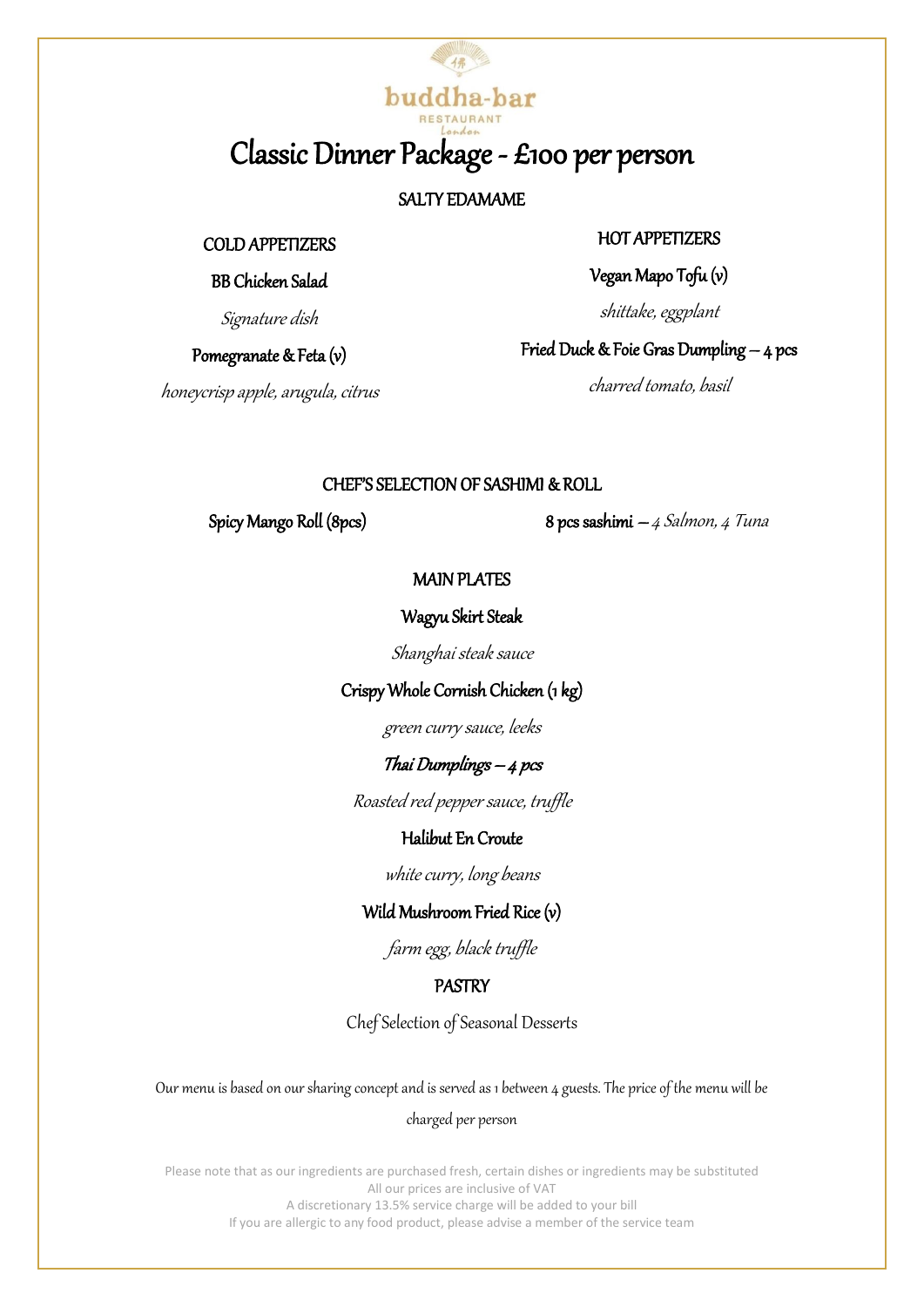# buddha-bar Signature Dinner Package - £150 per person

# SALTY EDAMAME

#### COLD APPETIZERS

Pomegranate & Feta (v)

honey crisp apple, arugula, citrus

Scallop Ceviche

Sweet and sour onion salsa

#### HOT APPETIZERS

Vegan Mapo Tofu (v)

shittake, eggplant

Tiger Prawn Tempura – 4 pcs

Fried Duck & Foie Gras Dumplings – 4 pcs

charred tomato, basil

#### CHEF'S SELECTION OF SASHIMI & ROLL

Hamachi Truffle Roll (8pcs) 8 pcs sashimi - 4 Salmon, 4 Otoro

Crispy Salmon Roll (4pcs)

#### MAIN PLATES

Colorado Lamb Chops – 4 pcs

pickled mango

# BBNY Wok Fried Red Snapper

szechuan hot oil, black vinegar

Mohendo Wagyu Skirt Steak

sea salt, lemon

Crispy Whole Cornish Chicken

green curry, leeks

Mix Veg Pad Thai (v)

mixed vegetables

Wild Mushroom Fried Rice (v)

farm egg, black truffle

#### PASTRY

Chef's Selection of Seasonal Desserts

Our menu is based on our sharing concept and is served as 1 between 4 guests. The price of the menu will be

#### charged per person

Please note that as our ingredients are purchased fresh, certain dishes or ingredients may be substituted All our prices are inclusive of VAT A discretionary 13.5% service charge will be added to your bill If you are allergic to any food product, please advise a member of the service team